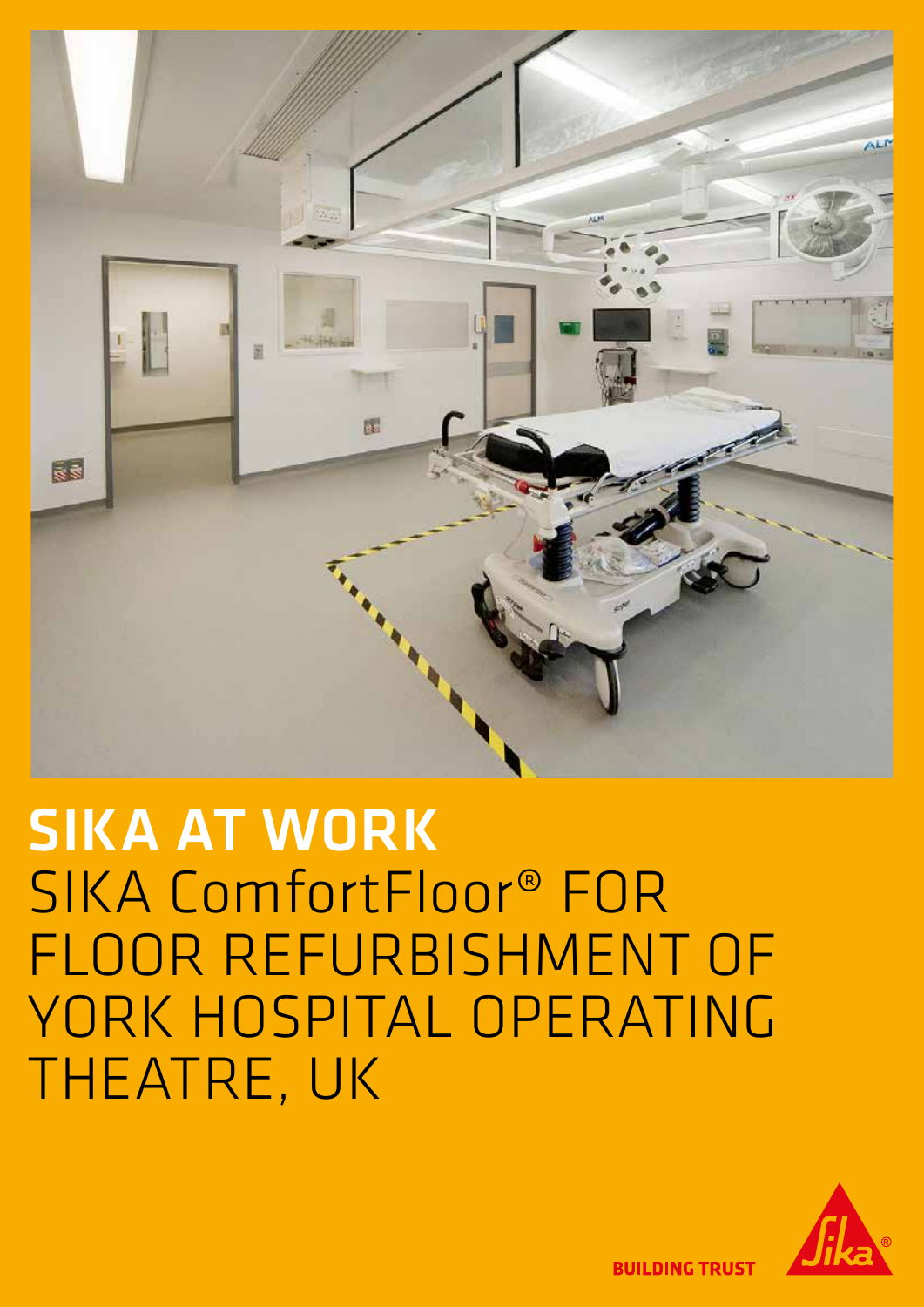## FLOORING REFURBISHMENT YORK HOSPITAL OPERATING THEATER

#### PROJECT DESCRIPTION

After successfully completing the trial application of its groundbreaking Sika ComfortFloor® system to a newlyrefurbished single room and ensuite shower room, Sika was awarded with the replacement of the floor in one of York Hospital operating theatres.

#### PROJECT REQUIREMENTS AND SIKA SOLUTIONS

In a modern healthcare environment, hygiene, safety and cost-effectiveness are key requirements when specifying flooring products, materials and systems. When York Hospital required a new floor for one of its operating theatres, Sika ComfortFloor® PS-65 – the seamless, liquid applied flooring system fitted the bill perfectly. Following the previously successful application of a standard Sika ComfortFloor® system to a refurbished single room and en-suite shower room, Sika was once again specified to replace ageing terrazzo flooring in Operating Theatre 3. With its fast and simple application, Sika ComfortFloor® PS-65 proved the ideal solution. Providing a seamless flooring surface, even where it joins with traditional vinyl flooring, it can be easily cleaned and maintained to provide outstanding long term performance.

Where exceptional cleanliness is a prerequisite, the system was also applied with minimal disruption and simply laid over the original terrazzo floor. This prevented noise and dust creation due to disposals, as well as the operating theatre being out of use for longer than absolutely necessary.

The application began with a layer of Sikafloor® Comfort Adhesive. This was followed with Sikafloor® Comfort Regupol 6015H, a prefabricated rubber shockpad offering high levels of shock and sound absorption – making it ideal for use in hospitals and other healthcare buildings. Sikafloor® Comfort Porefiller was then applied to seal and level the surface. A layer of Sikafloor® 330, the two part solvent free, self-smoothing PUR resin was then applied to the floor to provide a base coat followed by a sealer layer of Sikafloor® 305 W, a very low VOC polyurethane pigmented topcoat fulfilling the most stringent international demands on clean indoor air. This provided a total system thickness of approximately 6–8 mm, with the entire floor completed seamlessly, including liquid-applied coving in place of traditional skirting. In adjoining wet rooms, the seamless application was continued, with the simple addition of quartz to provide improved slip-resistance in the potentially

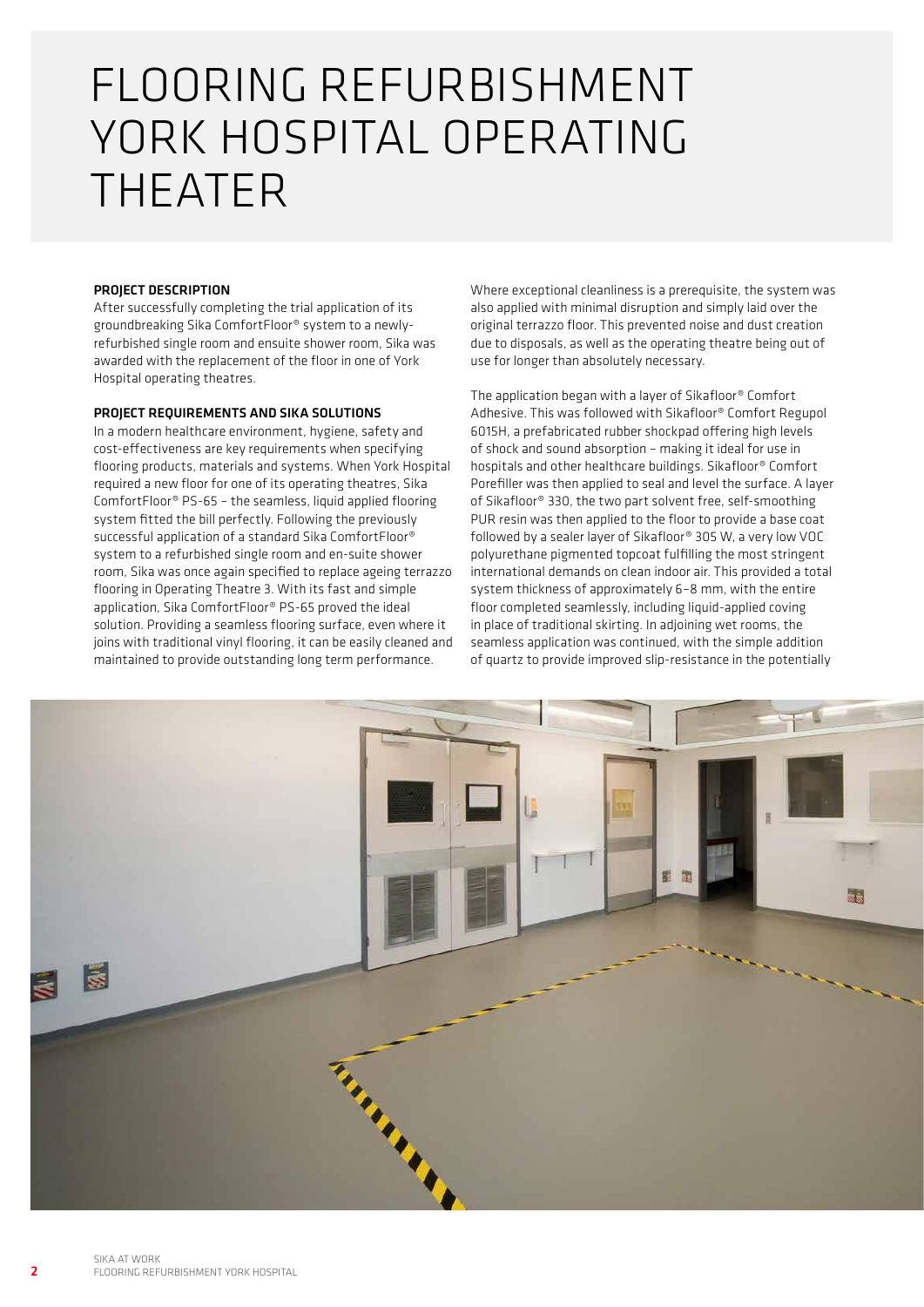wet environment. This maintains the attractive, seamless finish and prevents the need for traditional and visually unappealing anti-slip treads that would also require a separate application. The system is equally suitable for new build and refurbishments.

It can be subjected to foot traffic in just 16–24 hours, with a full curing time of 48–72 hours, making it ideal for busy working environments such as hospitals where room closures must be prevented wherever possible. At the end of its life, the system can also be restored to its very best with a simple reapplication of the top coat. Combining stunning aesthetics with high performance, Sika ComfortFloor® PS-65 has excellent noise-cancelling properties of 19 dB. With its chemical composition and texture absorbent impact, its excellent acoustic insulation prevents transmission of sound for both footfall and impact. With the installation complete and the room now operational, the Sika ComfortFloor® PS-65 system will ensure that the floor remains completely seamless, prevents trip hazards, offers easy maintenance and outperforms traditional vinyl flooring for many years to come.